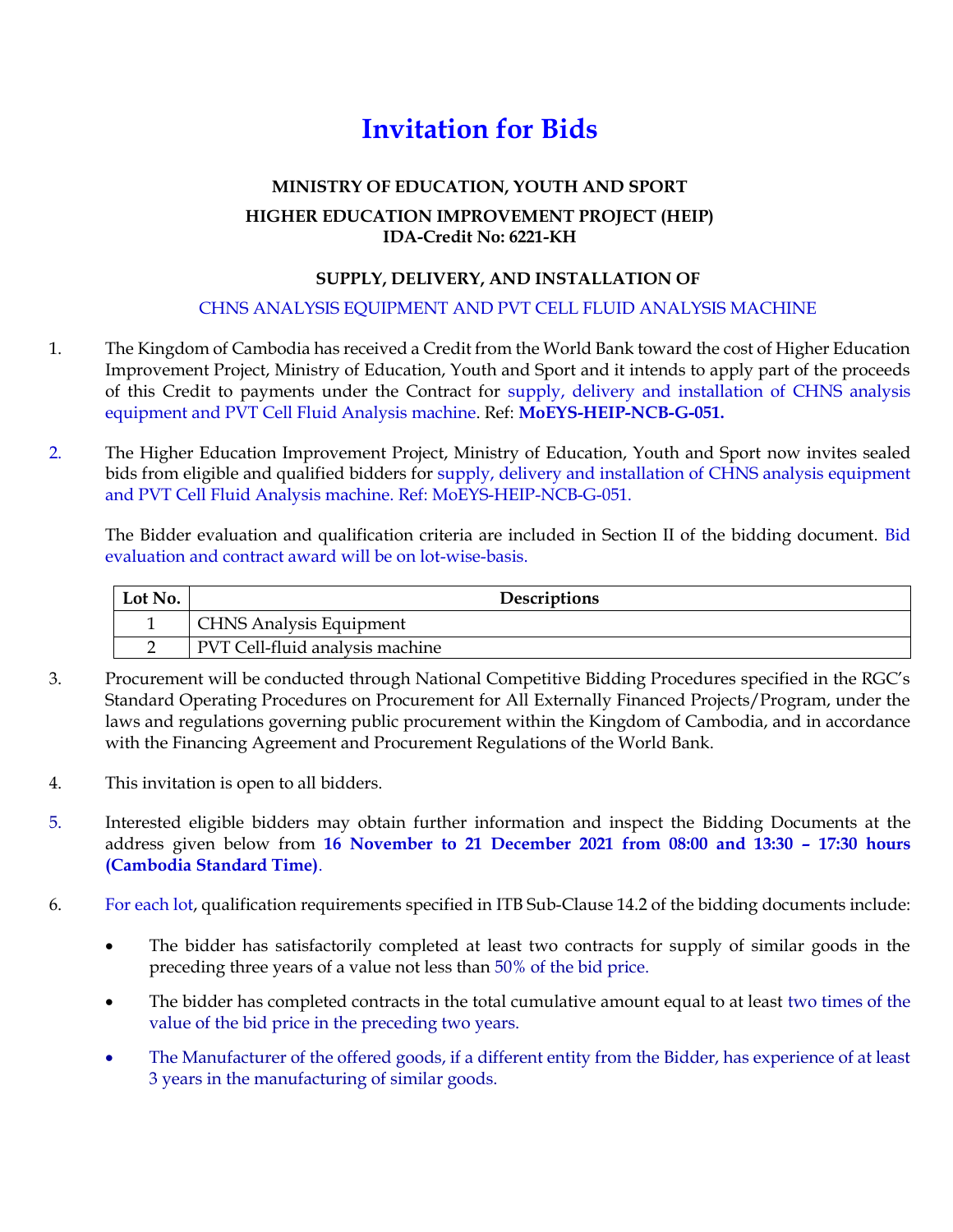- The bidder has availability of liquid assets through either: (a) access to a line of credit or cash in bank account of an amount at least 50% of the bid price; or (b) credit terms with vendors specifically for the goods to be supplied under the contract, and valid for at least 6 months after the deadline date for submission of bids specified in ITB Clause 21.
- 7. A complete set of Bidding Documents (Soft Copy) may be obtained with free-of-charge by requesting through email addresses mentioned in IFB para 12. Except for the submission of a written application through email, there shall be no other conditions for obtaining the bidding documents.
- 8. In case of any difficulty in purchase of the bidding documents, interested parties may contact in writing to **H.E Mak Ngoy**, Project Manager, Higher Education Improvement Project (HEIP), # 169, Preah Norodom Blvd, Sangkat Boeung Keng Kang1, Khan Boeung Keng Kang, Phnom Penh. Tel: (855) 012 38 38 62, Tel: (855) 023 217 937. Email: [mak.ngoy@moeys.gov.kh](mailto:mak.ngoy@moeys.gov.kh) and also send a copy of the communication to:
	- (a) Director General General Department of International Cooperation and Debt Management Ministry of Economy and Finance Building A, 2nd Floor, Street 92, Sangkat Wat Phnom Khan Daun Penh, Cambodia Fax No. (855-23) 725 341 Email : [gdicdm@mef.gov.kh](mailto:gdicdm@mef.gov.kh)
	- (b) Project Team Leader Mr. Simeth Beng Senior Education Specialist, The World Bank Cambodia Office. Exchange Square Building, No. 19-20, Street 106, Sangkat Wat Phnom, Khan Daun Penh, Phnom Penh, Tel: (855) 023 261366, Fax: (855) 23 261301, Email[: sbeng@worldbank.org](mailto:sbeng@worldbank.org)
- 9. Bids must be delivered to the address given below at or before at **09:15 A.M on 22 December 2021** Late bids will be rejected. Bids will be opened in the presence of the Bidders' representatives and the project's beneficiaries from the concerned local community who choose to attend in person at the address given below at **09:15 A.M on 22 December 2021**. Bidders shall not have the option of submitting their Bids electronically.
- 10. All bids shall be accompanied by a Bid Securing Declaration as described in the Instructions to Bidders.
- 11. The Government and/or the Development Partner will respectively declare a bidder ineligible either indefinitely or for a stated period of time, to be awarded a contract financed by them, if it at any time they determine that the bidder has engaged in corrupt or fraudulent, coercive, collusive or obstructive practices in competing for or in executing a contract.
- 12. The address referred to above are:
	- (i) Obtaining of information and collection of bidding document at: [chey.sith@moeys.gov.kh](mailto:chey.sith@moeys.gov.kh) and copy to luon.monkol@moeys.gov.kh, [va.sith.pu@moeys.gov.kh,](mailto:va.sith.pu@moeys.gov.kh) [www.itc.edu.kh/Procurement,](http://www.itc.edu.kh/Procurement) [www.moeys.gov.kh/en/procurement.](http://www.moeys.gov.kh/en/procurement)